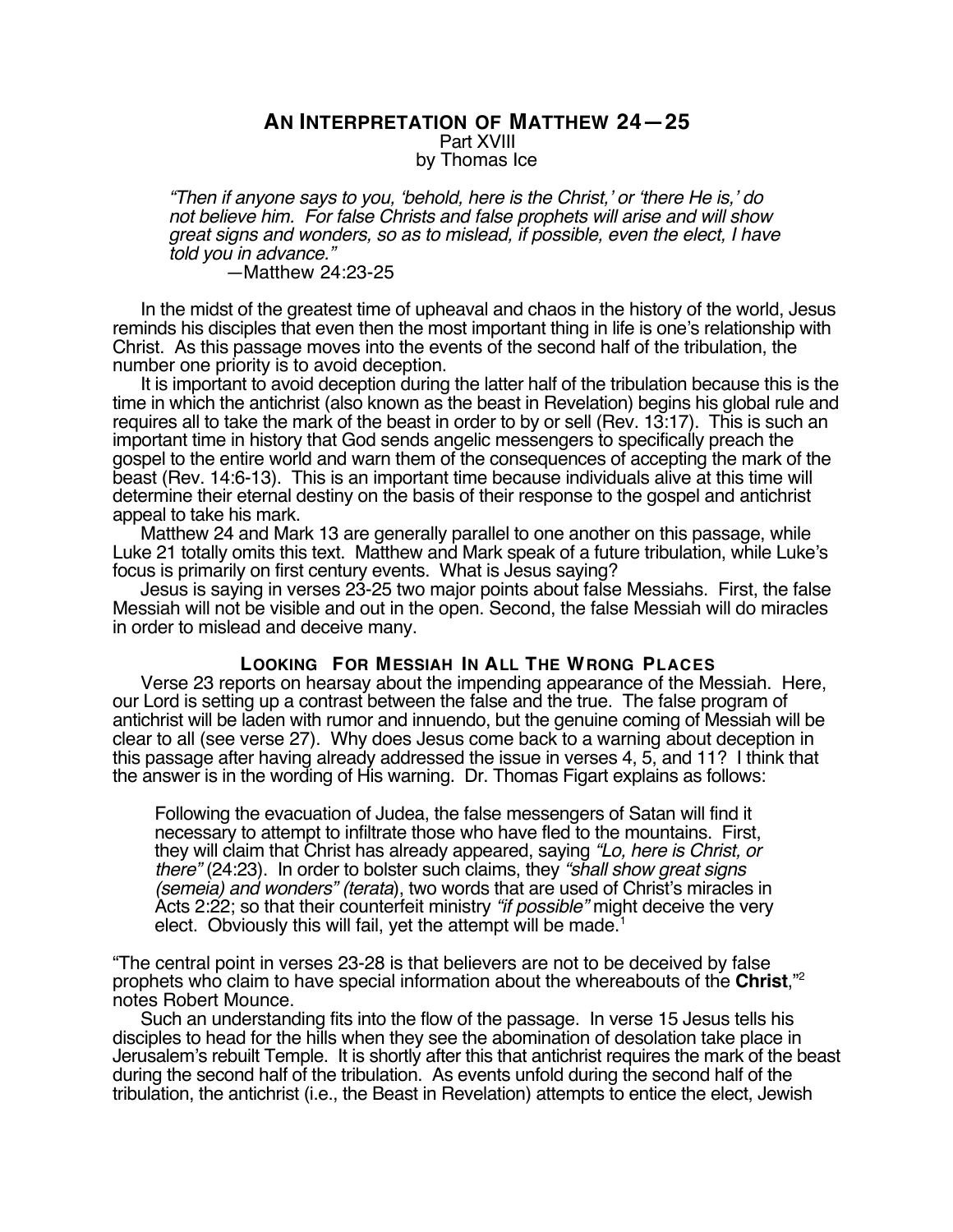remnant out of their wilderness hiding by saying that the Messiah is clandestinely in Jerusalem, thus, they should come and see Him. However, Jesus has warned his disciples in advance not listen to such propaganda.

This passage is parallel to Paul's writings in 2 Thessalonians 2 and John's words in Revelation 13. Both passages speak of Antichrist's deceptions. While Matthew 24:26 says that the elect will not be deceived, 2 Thessalonians 2:9-12 says that the non-elect will be deceived. "The one whose coming is in accord with the activity of Satan, with all power and signs and false wonders, and with all the deception of wickedness for those who perish, because they did not receive the love of the truth so as to be saved. And for this reason God will send upon them a deluding influence so that they might believe what is false, in order that they all may be judged who did not believe the truth, but took pleasure in wickedness" (2 Thess. 2:9-12). "Not alone will the apostate part of the Jewish people be deceived by theses lying wonders," explains Arno Gaebelein. "But also the apostate part of Christendom, left behind after the rapture of the church has taken place, will be deceived and swept away in the great judgments of that coming day."<sup>3</sup> Interestingly Jesus says concerning these false announcements: "Do not believe!" This demonstrates that a Believer should not just believe anything that comes down the pike, but it does matter what you believe.

### **FALSE CHRISTS AND FALSE PROPHETS**

Just as there are true prophets who prepare the way for the true Messiah, so also, Satan will have false prophets to prepare the way for his false Messiah often known as the antichrist. In fact, it is often said that the term "antichrist" only appears in 1 John (2:18; 4:3). This is true. However, the use of "false Christs" in verse 24 is similar to the language for antichrist in 1 John. Robert Govett says, "From the word 'false Christ' being equivalent to 'Antichrist' (1 John ii.18; iv.3), we see the meaning of the preposition anti. By 'Antichrist' is not meant 'one in opposition to Christ,' but *'a false Messiah resembling the true.*"<sup>4</sup> This is expounded upon in Revelation 13, where the first part of the chapter (1-10) describes the first beast or the antichrist, while the second part (11- 18) explains the role of the false prophet. Here we see the traditional marriage of religion being used to support the political. It is the false prophet who uses his religious office to advocate loyalty to the beast and to take his mark of allegiance on the right hand or forehead. This is why Jesus warns of false signs and wonders in Matthew 24.

The "false Christs" clearly is a reference to the antichrist, who is also known as the beast (Dan. and Rev), the man of sin and the man of lawlessness (2 Thess. 2). The reference to "false prophets" would certainly include the false prophet of Revelation 13:11-18. Revelation 19:20 summarizes the career and destiny of the false prophet as follows: "And the beast was seized, and with him the false prophet who performed the signs in his presence, by which he deceived those who had received the mark of the beast and those who worshiped his image; these two were thrown alive into the lake of fire which burns with brimstone."

Preterists like Gary DeMar say that these verses were fulfilled through events leading up to, and including, the destruction of Jerusalem and the Temple by the Romans in A.D. 70.5 They can cite a few examples of false prophets, since there have been false prophets since the writing of the New Testament (2 Pet. 2:1). However, there is consensus that there were not false Messiahs or Christs until till around A.D. 130. In fact, preterists do not even attempt to cite examples of false Christs. Apparently there were none in the first century to reference. H. A. W. Meyer explains:

We possess no historical record of any false Messiahs having appeared previous to the destruction of Jerusalem (Barcochba did not make his appearance till the time of Hadrian); for Simon Magus (Acts viii. 9), Theudas (Acts v. 36), the Egyptian (Acts xxi. 38), Menander, Dositheus, who have been referred to as cases in point (Theophylact, Euthymius Zigabenus, Grotius,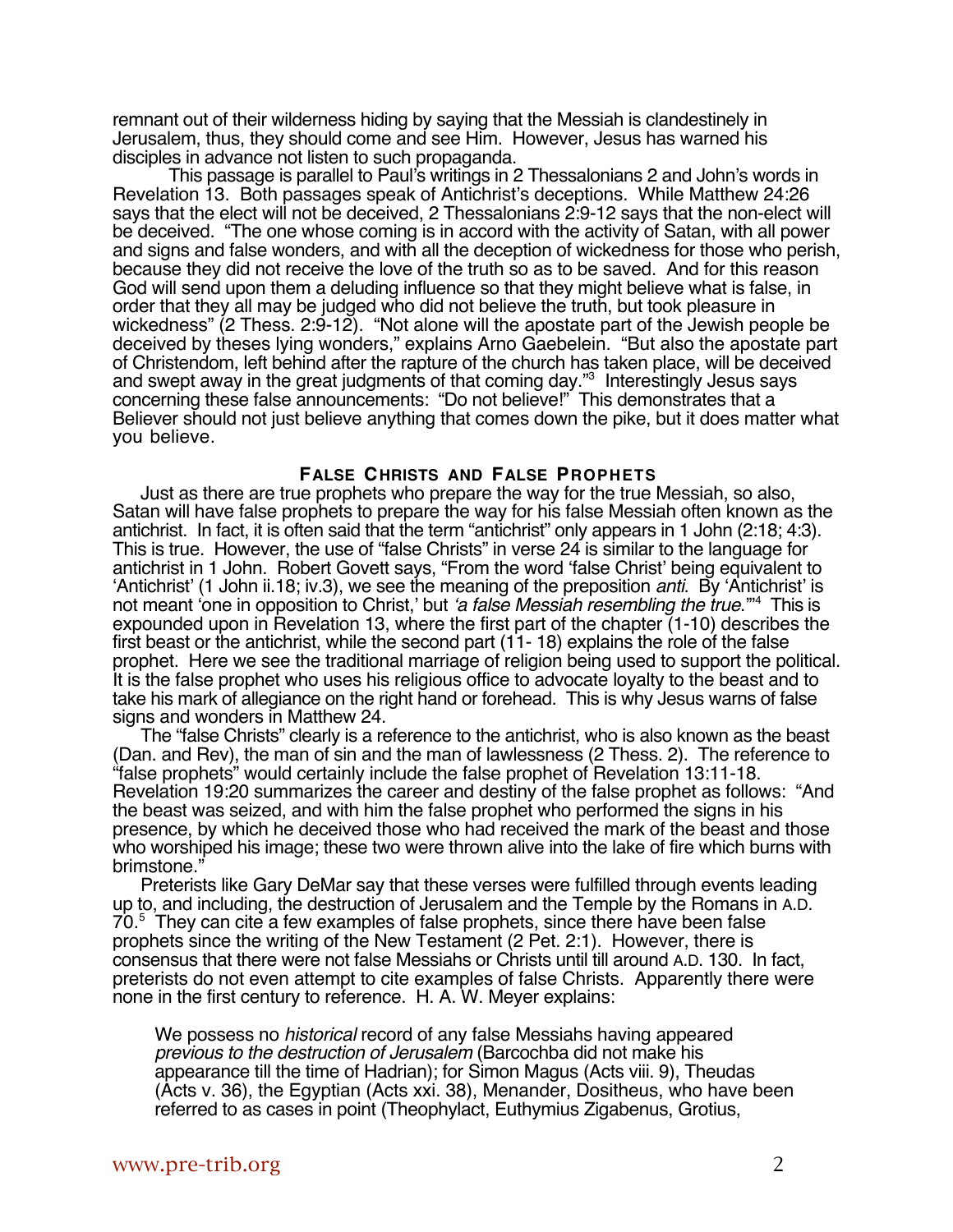Calovinus, Bengel), did not pretend to be the Messiah. Comp. Joseph Antt. Xx. 5. 1; 8. 6; Bell. Ii. 13. 5.6

Jesus is looking toward a time that has not yet taken place in history. He is looking forward to the time of the tribulation where the Jewish remnant will have fled to the hills at the site of the abomination of desolation. The false prophets and Messiahs attempt to draw them out of their hiding, but true believers (the elect) will not fall for it, because Jesus is warning them ahead of time about this tactic.

#### **FALSE SIGNS AND WONDERS**

Here we have the same words (great signs and wonders) that are used to describe the miracles of Christ and His apostles, however, these works are preformed by false prophets and false Messiahs. Does this mean that Satan is merely deceptive, in that, "he makes men think that they see a genuine miracle?"7 Or, should this be understood as "happenings that cannot be understood on the basis of merely human powers?"8 I prefer the second view; that these are genuine miracles. I favor that view because every time there are statements about these false miracles the language used is that they actually do these things, as we have in this passage "will show great signs and wonders." I don't know of an instance where the language of appearance is used to describe these miracles. In other words, if they were just tricking people into thinking that they were doing miracles with smoke and mirrors, it would seem to me that scripture would have used language that indicates this. Instead it uses words and phrases that say that they are actually doing these things.

For example, look at some of the satanic miracles performed by the false prophet in Revelation 13. "And he performs great signs, so that he even makes fire come down out of heaven to the earth in the presence of men" (verse 13). "And he deceives those who dwell on the earth because of the signs which it was given him to perform in the presence of the beast, telling those who dwell on the earth to make an image to the beast who had the wound of the sword and has come to life" (verse 14). "And there was given to him to give breath to the image of the beast, that the image of the beast might even speak and cause as many as do not worship the image of the beast to be killed" (verse 15). These are the words of actual events, not slight of hand.

If appears that God grants temporary power to these false prophets and Messiahs so that they will be used of God to attract all unbelievers to themselves in unbelief. This is what is meant in 2 Thessalonians 2:9-12 when it says, "the one whose coming is in accord with the activity of Satan, with all power and signs and false wonders, and with all the deception of wickedness for those who perish, because they did not receive the love of the truth so as to be saved" (verses 9-10). Paul tells us the reason is that "God will send upon them a deluding influence so that they might believe what is false, in order that they all may be judged who did not believe the truth, but took pleasure in wickedness." However, His elect will not be deceived, because Jesus has warned them in advance to watch out for these false miracles. Maranatha!

**(To Be Continued . . .)**

# **ENDNOTES**

 $\overline{a}$ 

<sup>1</sup> Thomas O. Figart, *The King of The Kingdom of Heaven: A Commentary of Matthew* (Lancaster, PA: Eden Press, 1999), p. 446.

<sup>2</sup> Robert H. Mounce, *New International Biblical Commentary: Matthew* (Peabody, MA: Hendrickson Publishing, 1991), p. 225.

<sup>3</sup> Arno C. Gaebelein, *The Gospel of Matthew: An Exposition* (Neptune, NJ: Loizeaux Brothers, 1961), p. 505.